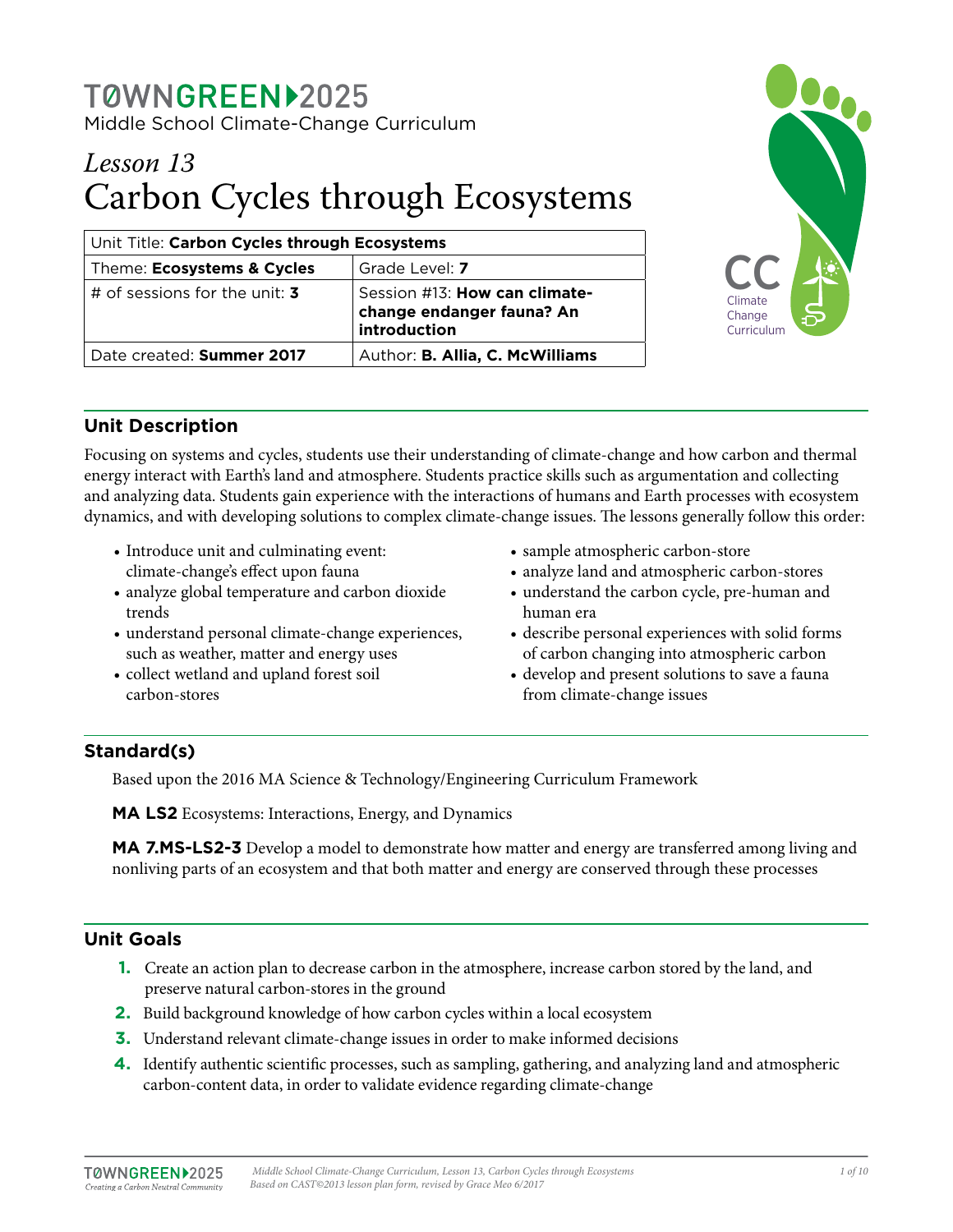## **Unit Objectives**

#### ■**Students will be able to**

**understand that:** 

- **1.** Carbon cycles through the atmosphere and land
- **2.** Human activities increases atmospheric carbon by burning fossil fuel
- **3.** Atmospheric carbon is a "greenhouse gas"
- **4.** Greenhouse gases increase global temperatures
- **5.** Wetlands and uplands store different amounts of carbon above and below ground

**and to:**

- **1.** Sample, collect, and analyze primary-source data
- **2.** Collect and analyze secondary data as a means to validate causes of climate-change

#### **Lesson Objectives**

- **1.** Students research evidence and reasoning to argue that Human activities increases atmospheric carbon by burning fossil fuel
- **2.** Students develop their argument that increased atmospheric carbon has harmed fauna
- **3.** Students present their argument that increased atmospheric carbon has harmed fauna

### **Note any potential barriers to the lesson — consider variability**

#### **Student challenges**

- physical challenges when collecting samples
- anxiety about preparing and presenting this project
- Vocabulary, reading, written expression

#### ■**Teacher challenges**

- computer availability for research
- website resources
- access to a wetland and upland forest

#### **Evaluation/Assessment**

**(directly linked to the goals, i.e., Formative/Ongoing Assessment or Summative/End of Lesson Assessment)**

#### ■**Summative Assessment: Fauna Climate-change Research Project**

- **1.** Visual
- **2.** Presentation
- **3.** See rubric at end of this lesson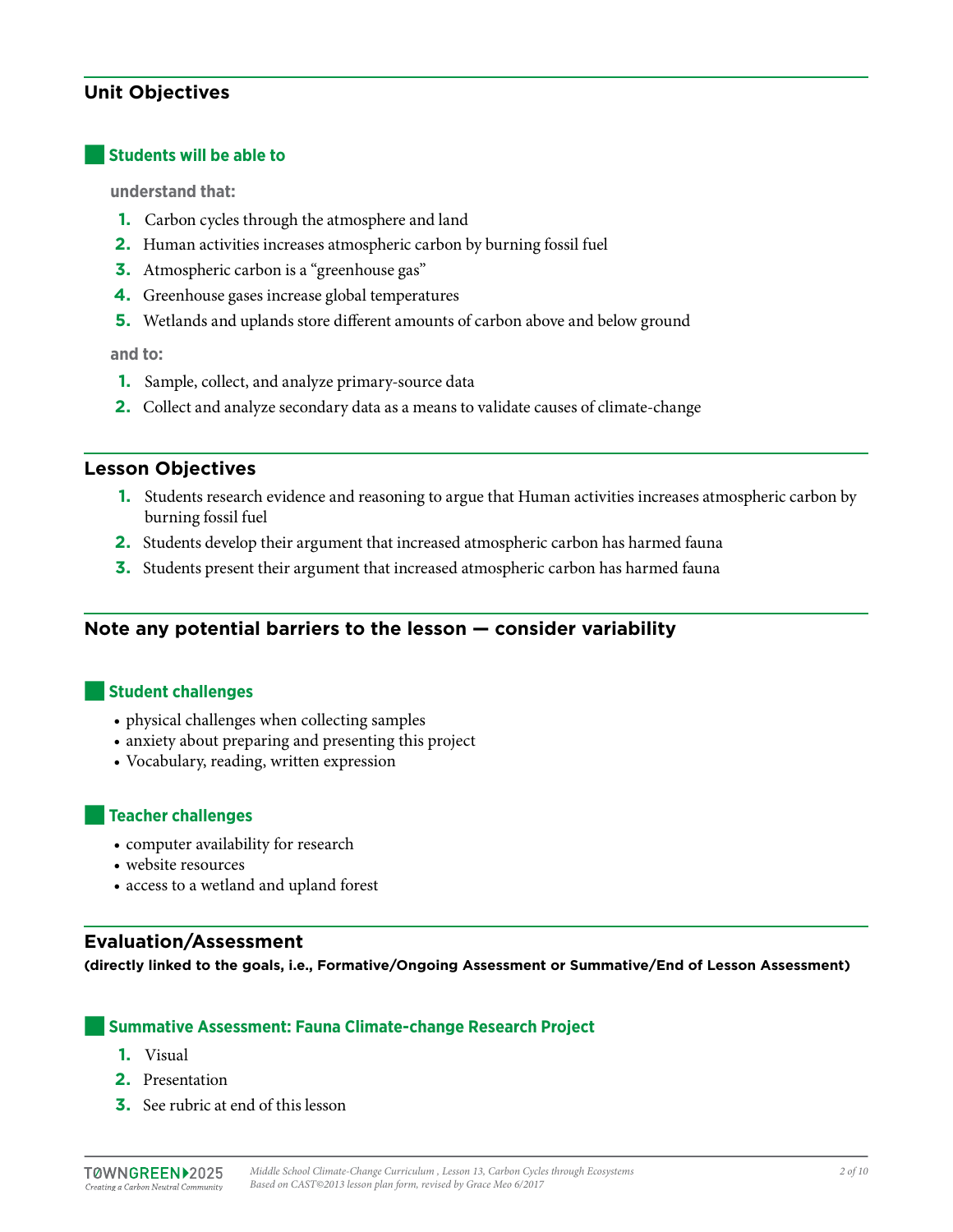#### **Formative Assessment**

**1.** As students develop and practice presentation during class, teacher monitors for understanding and accuracy

#### ■**Vocabulary**

- fauna
- ecosystem
- argument
- evidence
- reasoning
- tipping point
- carbon footprint

*NOTE: Consider the [UDL Guidelines](http://bit.ly/1d5bjtS) in selecting methods and materials to ensure that you provide options for engagement, representation, and action and expression.*

#### **Methods**

**(e.g., Anticipatory Set, Introduce and Model New Knowledge, Provide Guided Practice, Provide** 



**Independent Practice)**

### ■**Day 1 + Day 2**

**Hook** Why is this tree so special? (It helps to reforest the tropics) A 4-year-old cedar in a Reforest the Tropics (RTT) mixture, shaded on the sides to form a clean stem, 3-4 logs *<https://reforestthetropics.org/rtt-updates/>*

#### ■**Day 1 + Day 2**

- **1.** Students review unit notes to select information to include in slide show
- **2.** In small groups with internet access, students create a Noodle Tool or a research tool project to create presentation's bibliography
- **3.** Teacher introduces students to Reforest the Tropics website
	- **A.** Show 3-minute video clip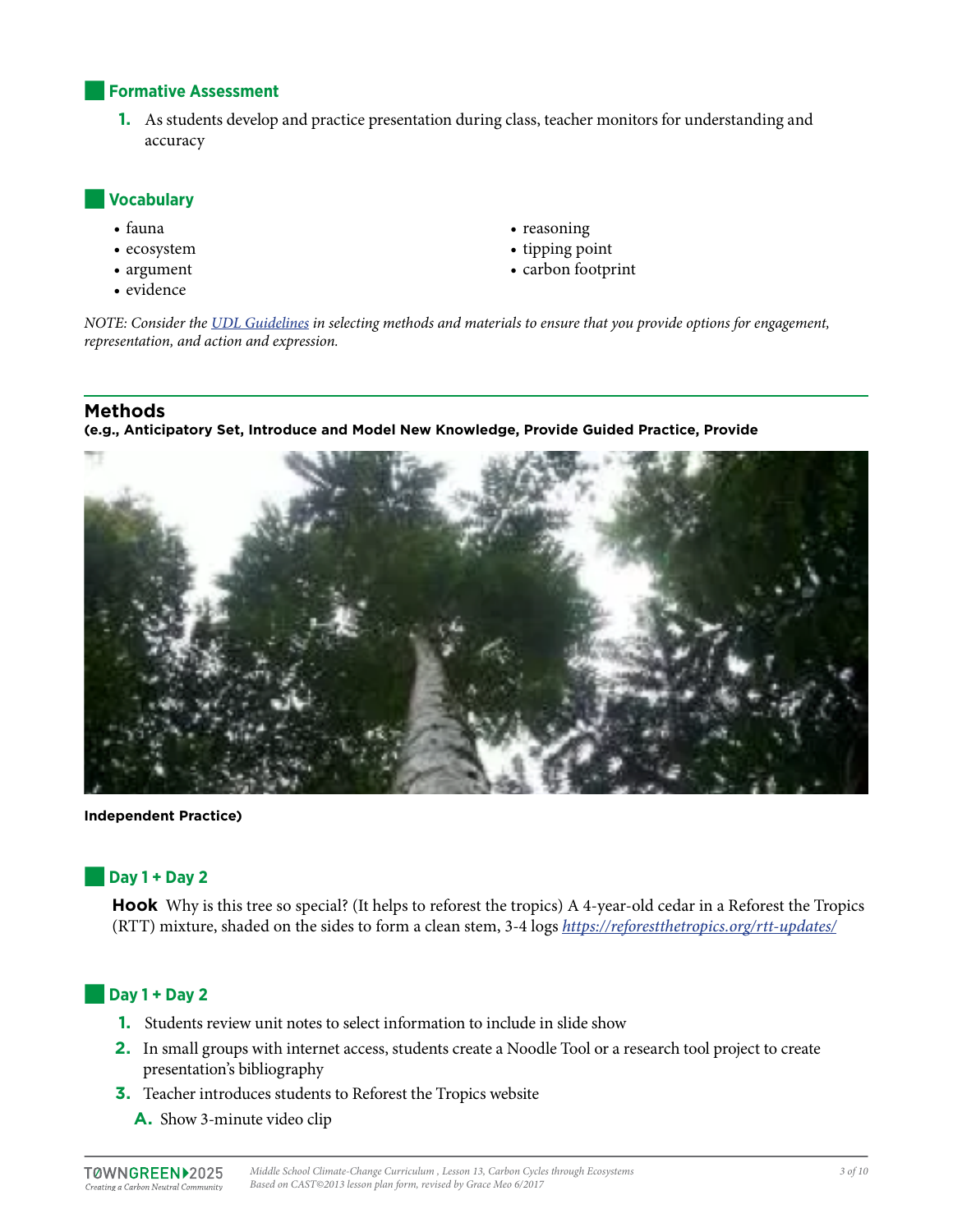- **B.** Klinki Forestry Project = Klinki trees grow exceptionally fast and sequester massive amounts of carbon
- **C.** United Nations Framework Convention on Climate-change *[http://unfccc.int/kyoto\\_mechanisms/aij/](http://unfccc.int/kyoto_mechanisms/aij/activities_implemented_jointly/items/1727.php) [activities\\_implemented\\_jointly/items/1727.php](http://unfccc.int/kyoto_mechanisms/aij/activities_implemented_jointly/items/1727.php)*
- **D.** The Klinki Forestry Project will convert pastures and marginal farmland to commercial tree plantations by promoting the planting of 6,000 hectares of private farms with mixtures of selected fast-growing tree species in a matrix, with the Klinki tree as a major component. The trees will be harvested periodically for use in long-lived lumber products (such as utility poles) or left standing. The project will include small, medium, and large farms, educational pilot projects, and investor farms. Farmers will be given incentives for plantings in return for the rights to the sequestered carbon. The objective of the project is to develop a demonstration of the involvement of the farmer in carbon sequestration as an economic activity using the latest tree farming technology while providing greenhouse gas (GHG), wood production, and conservation benefits.

## *47 year old Klinkii tree in Costa Rica forest*

- **E.** Carbon Extraction: *<https://reforestthetropics.org/forests/the-rtt-product/>* A potential donor may look towards purchasing carbon RECs or engage in emissions reduction efforts to balance their carbon output. At RTT, we applaud any effort to go green, however we also recognize the need to pull carbon dioxide from the atmosphere. There are three methods to extract  $CO<sub>2</sub>$  from the atmosphere: fertilizing the oceans, a risky method that will exacerbate the problem of an already too acidic ocean; smokestack "scrubbers," which are estimated to remove and store  $CO<sub>2</sub>$  for a price of approximately \$200 per metric ton (*The Economist*; Mar. 5, 2009); and reforestation; which under the RTT model is safe, sustainable and far more cost effective.
- **F.** Creating Habitat *<https://reforestthetropics.org/creating-habitat/>*
- **G.** Three proven ways to extract carbon dioxide from atmosphere "Excess CO<sub>2</sub>: The Elephant in the Room" *<https://reforestthetropics.org/rtt-updates/>*
- **4.** Teacher guides groups
	- **A.** In their claims, evidence, reasoning, action slideshow format, for their chosen animal
	- **1.** Have they reached the tipping point?
	- **2.** Will they be able to survive?
	- **3.** What needs to change to bring back the animal's original environment?
- **5.** Remind students to
	- **A.** include information learned over the next few weeks' discussions of climate-change
	- **B.** additional class time can be used to ensure students make the connections with the lessons and how they can do their final products for this project
	- **C.** Students will present during class time allow at least 10 minutes for each presentation
	- **D.** Suggest students use graphic organizers, included in materials section below
	- **E.** Assignment sheet to be distributed to students 1st day of unit and post on teacher webpage *(next page)*
	- **F.** Grading: Each section of the presentation is worth xx points based on how completely each section is explained.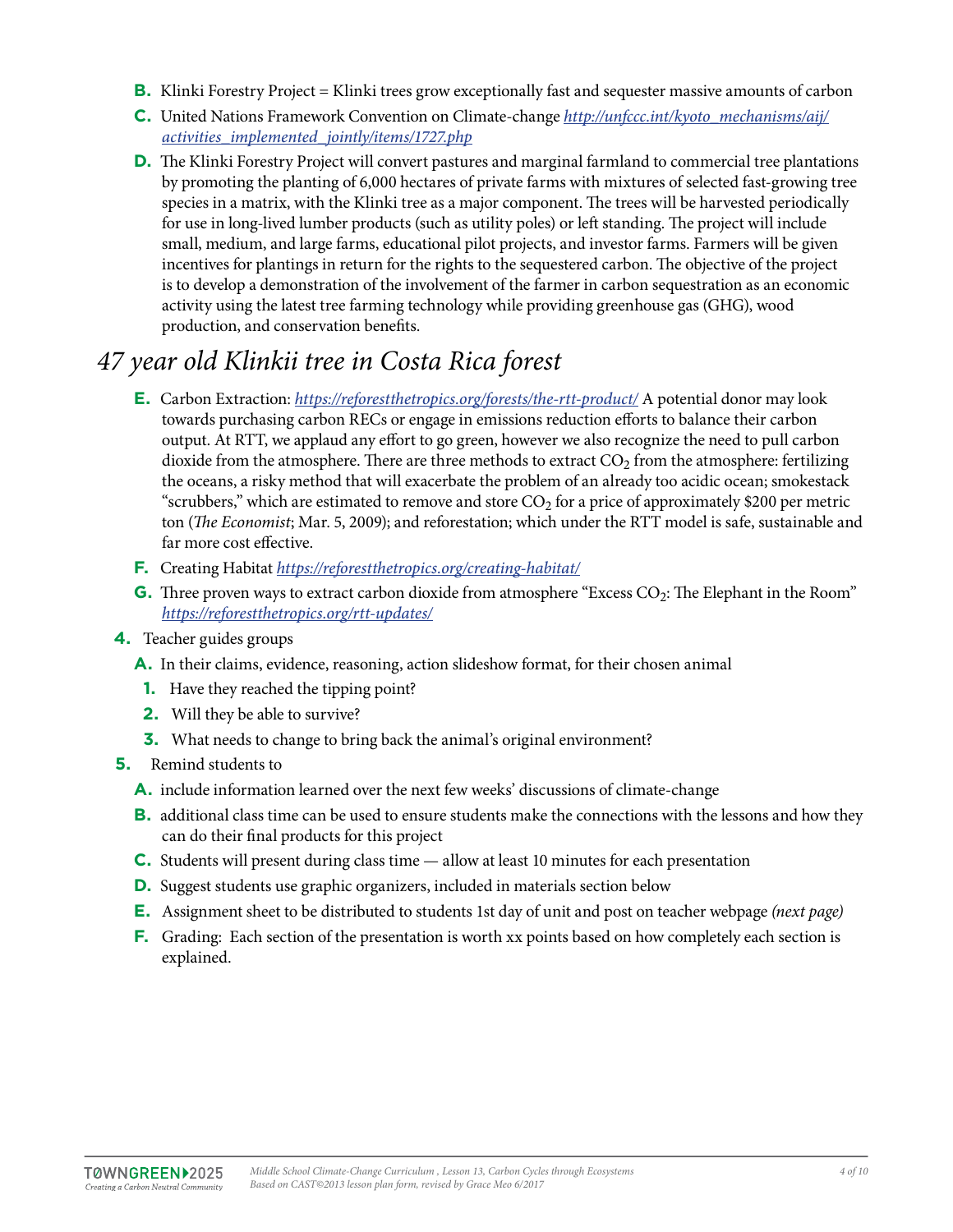# *Lab Report* Carbon Cycles through Ecosystems

## *Looking for Evidence: How is Climate-change Affecting the World Around Us?*

This project is worth xx points

You will pick one geographic area/animal/thing that is changing due to climate-change.

Inform the teacher what your topic is to have it approved.

Research this area and prepare a report to present to the class. Must create a poster for understanding and OK to make a Powerpoint or Google slides or other method approved by the teacher for the presentation (with little to no transitions) that clearly includes the following information in detail (5 points for each):

- **1.** The topic being researched include details; describe it and where it is found.
- **2.** Describe your topic's 'normal' environment when it was doing well.
- **3.** What evidence is there that the environment has changed? (Describe how your topic's 'normal' environment has changed).
- **4.** Using reasoning, how has this change in the environment affected the topic? Be specific can your topic adapt? Has your topic reached its tipping point? How close are they to the tipping point?
- **5.** Create an action plan for how you can help slow down/stop the climate-changes occurring? Include some ways we can reduce the amount of carbon dioxide in the atmosphere and ways we can increase the amount of carbon stored by the land. This must include some ways you personally can reduce your carbon footprint by reducing electricity use and transportation needs.
- **6.** Presentation: You and/or your team will present your report to the class. (Poster or PP)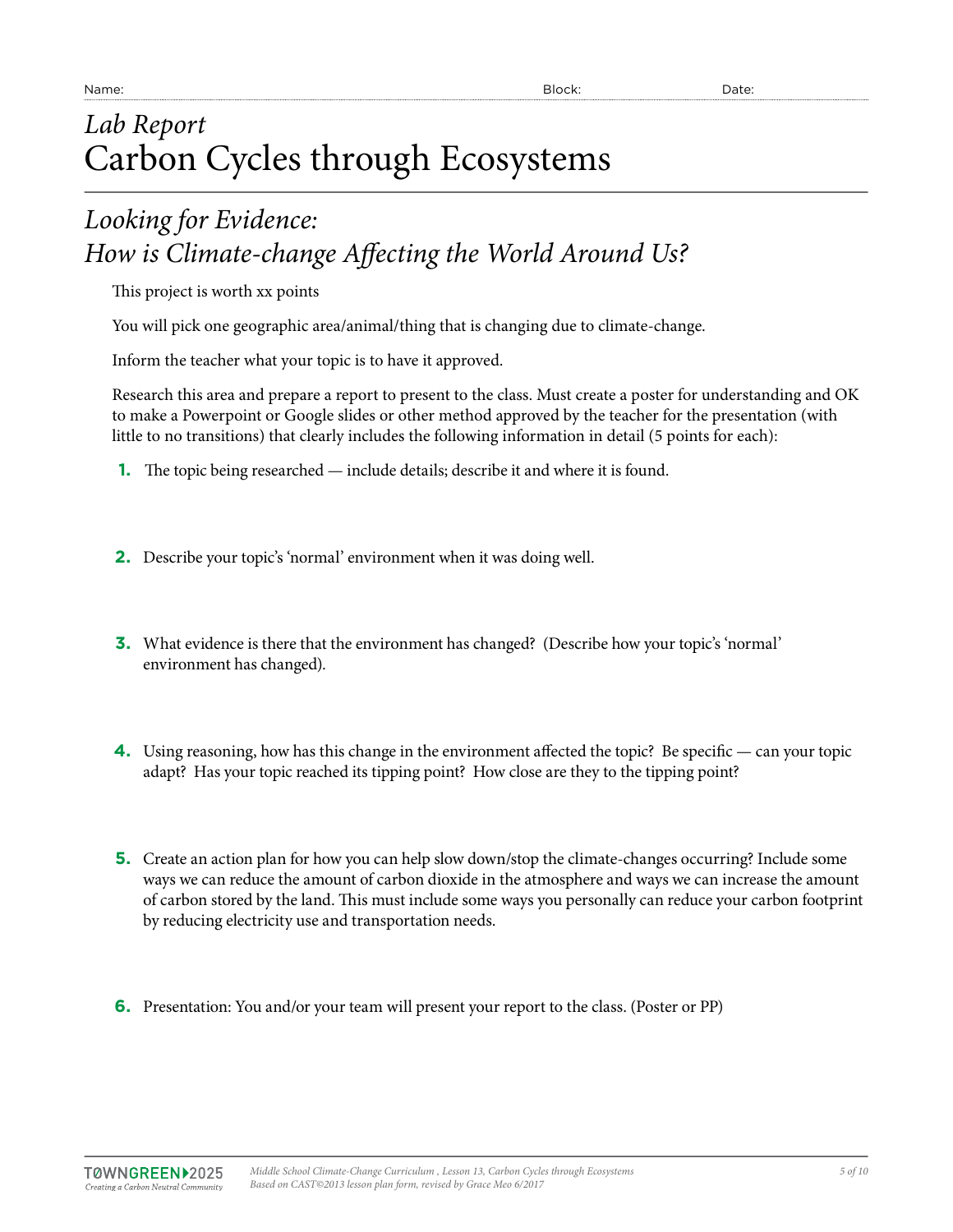#### ■**Homework Day 2:**

Students analyze this graph and read about RTT's Hotchkiss School reforestation project: *[https://](https://reforestthetropics.org/rtt-updates/page/3/) [reforestthetropics.org/rtt-updates/page/3/](https://reforestthetropics.org/rtt-updates/page/3/)* (scroll down to middle of this webpage to find the Hotchkiss School)



#### ■ **Day 3: Students present**

- **1.** Students present
- **2.** Homework: Google Forms self-evaluation survey upon project
- **3.** Grading Rubric: *(next page)*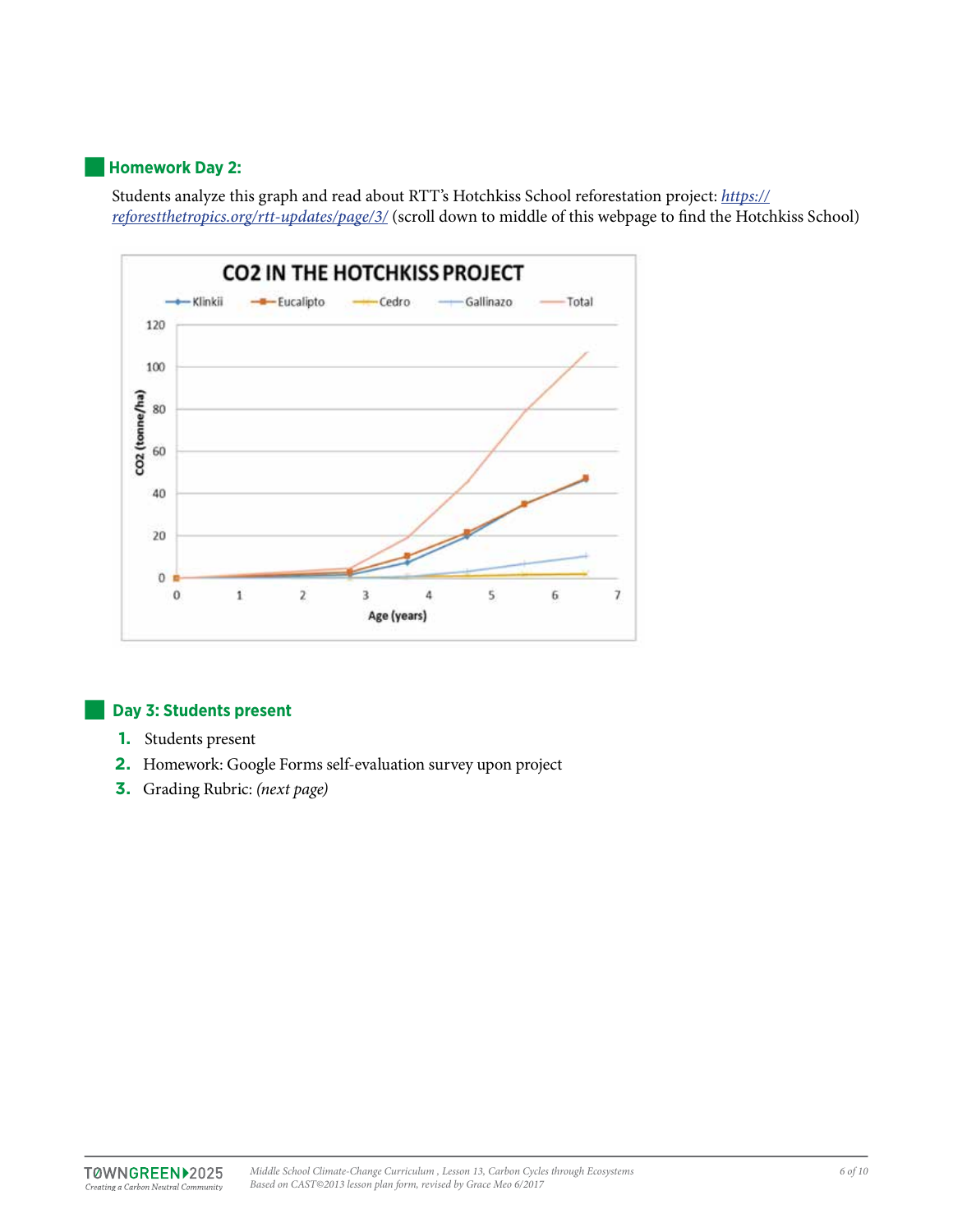# *Grading Guide* Carbon Cycles through Ecosystems

Grading: Each section of the presentation is worth xx/6 points based on how completely each section is explained.

|                     | <b>Deficient:</b><br>Poor<br>$O-10$ | <b>Needs</b><br>Improvement:<br><b>Fair 11-19</b> | <b>Proficient:</b><br>Good<br>$20 - 22$                                                                                                                                                                                                                                                                                                                                                                                     | <b>Advanced:</b><br><b>Excellent</b><br>$23 - 25$ | <b>Points</b> |
|---------------------|-------------------------------------|---------------------------------------------------|-----------------------------------------------------------------------------------------------------------------------------------------------------------------------------------------------------------------------------------------------------------------------------------------------------------------------------------------------------------------------------------------------------------------------------|---------------------------------------------------|---------------|
| <b>Evidence</b>     |                                     |                                                   | Provides valid evidence that the environment has changed<br>• before industrial revolution<br>• post industrial revolution<br>• accurate evidence<br>• accurate scientific vocabulary                                                                                                                                                                                                                                       |                                                   |               |
| <b>Reasoning</b>    |                                     |                                                   | Using an evidence-reasoning chain<br>• links evidence: reasons of why a change in your animal's<br>environment<br>• negatively affected it<br>• links evidence: reasons of how your animal tried to adapt<br>• links evidence: reasons to your animal's tipping point -<br>have they reached it? how close?<br>• reasoning supported with valid evidence and details<br>• addresses possible counterclaims (misconceptions) |                                                   |               |
| <b>Action Plan</b>  |                                     |                                                   | The Action plan includes action strategies to<br>• slow down or stop the climate-change from occurring<br>• reduce the atmospheric carbon dioxide<br>• increase land-based carbon-stores<br>• personally reduce your carbon footprint by reducing<br>• electricity use and transportation needs                                                                                                                             |                                                   |               |
| <b>Presentation</b> |                                     |                                                   | During your class presentation, your group<br>• integrated your hand-drawn poster into presentation<br>• included detailed graphs supporting your<br>evidence-reasoning chain<br>• presented in a logical order, clear and easy to follow<br>helpful visuals<br>attractive appearance, uncluttered and clear                                                                                                                | <b>Total Points</b>                               |               |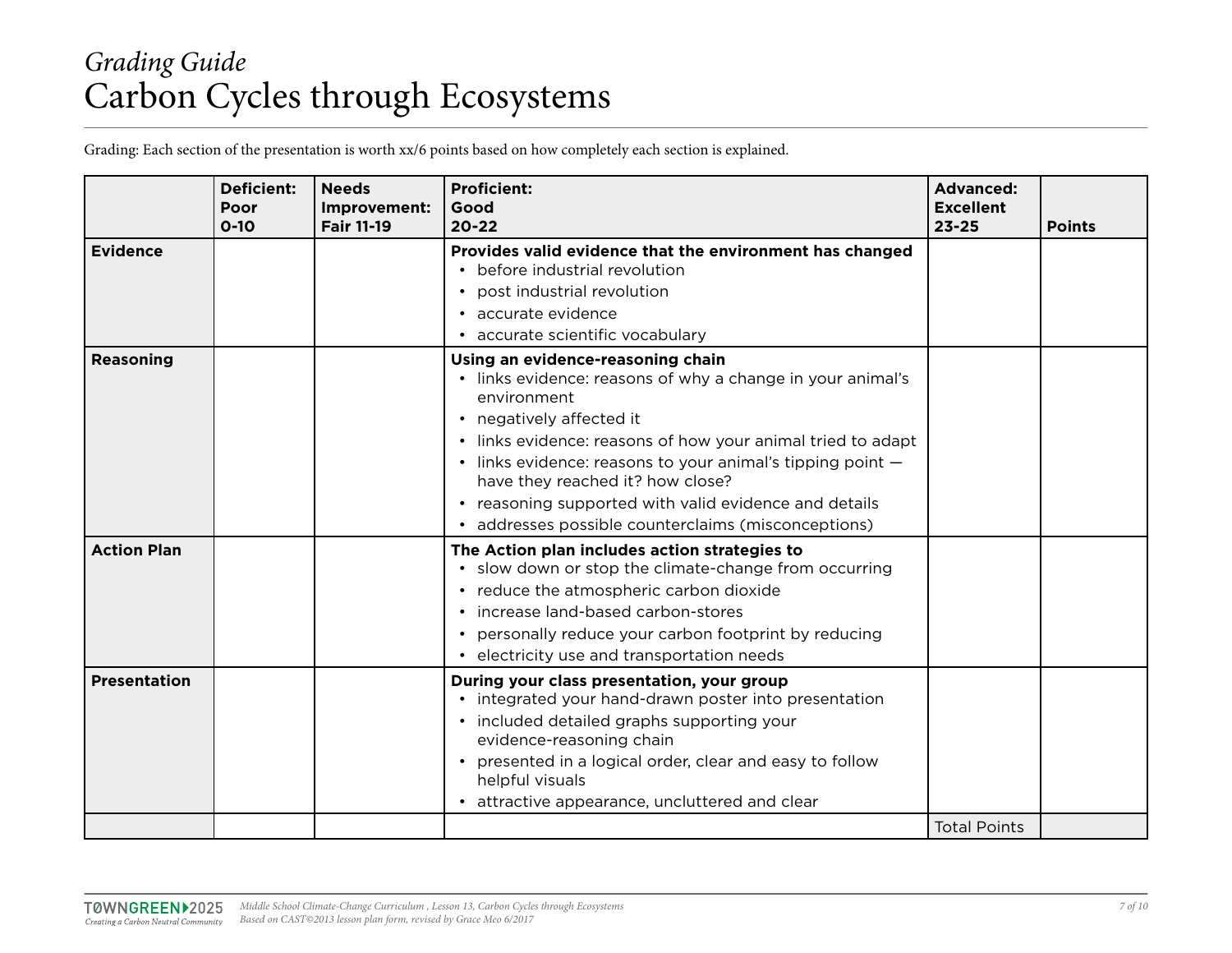#### **Materials**

#### ■**Access to computers, Powerpoint or Google slides**

### ■**Suggested technology tools**

- **1.** Noodle Tool group research tool *[www.noodletool.com](http://www.noodletool.com)*
- **2.** Actively Learn guided reading homework *[www.activelylearn.com](http://www.activelylearn.com)*
- **3.** Brain Pop video and guiding questions *[www.brainpop.com](http://www.brainpop.com)* as homework resource
- **4.** Students create slideshow within Google Classroom
- **5.** Posterboard and markers.

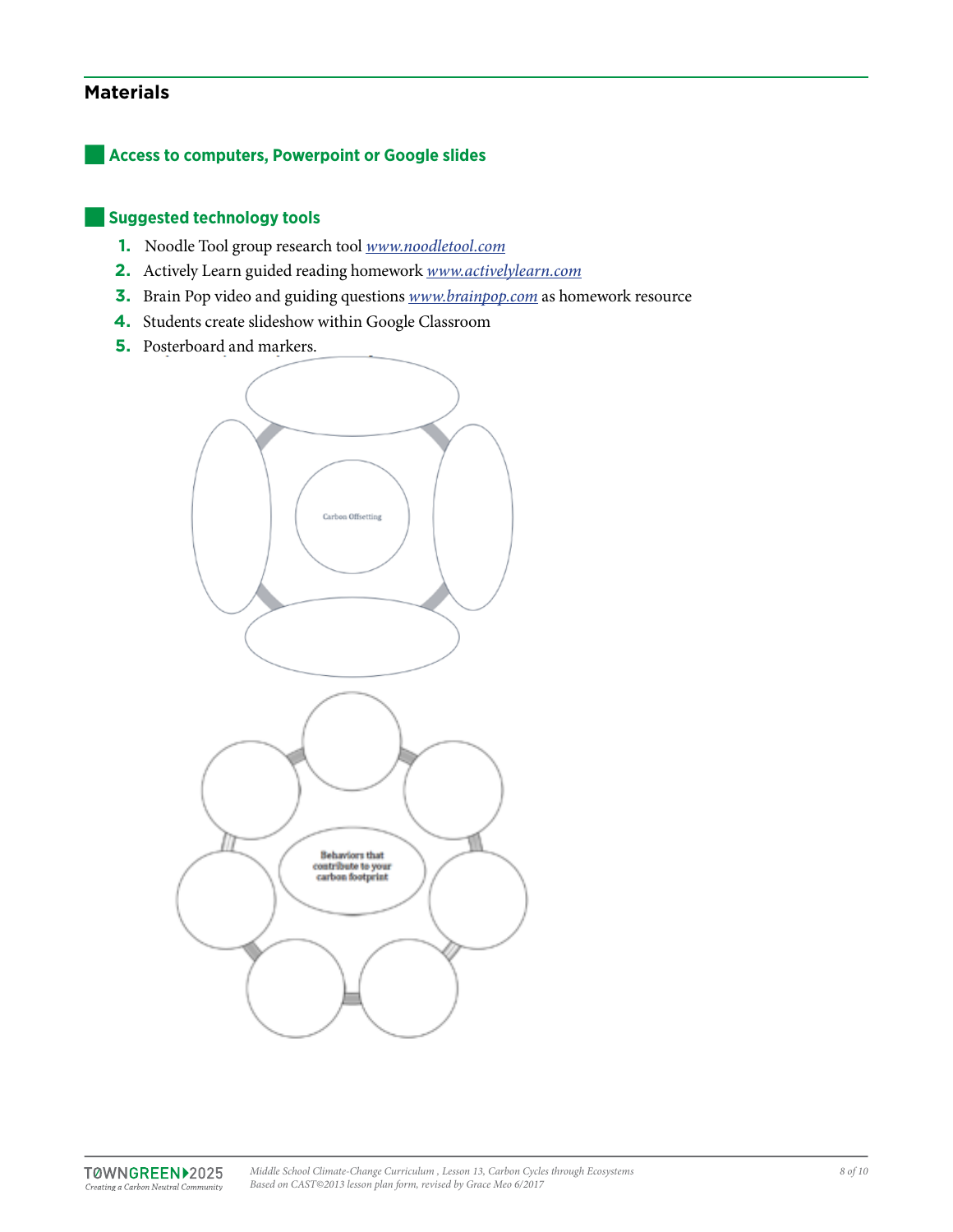**6.** Resource for teacher: